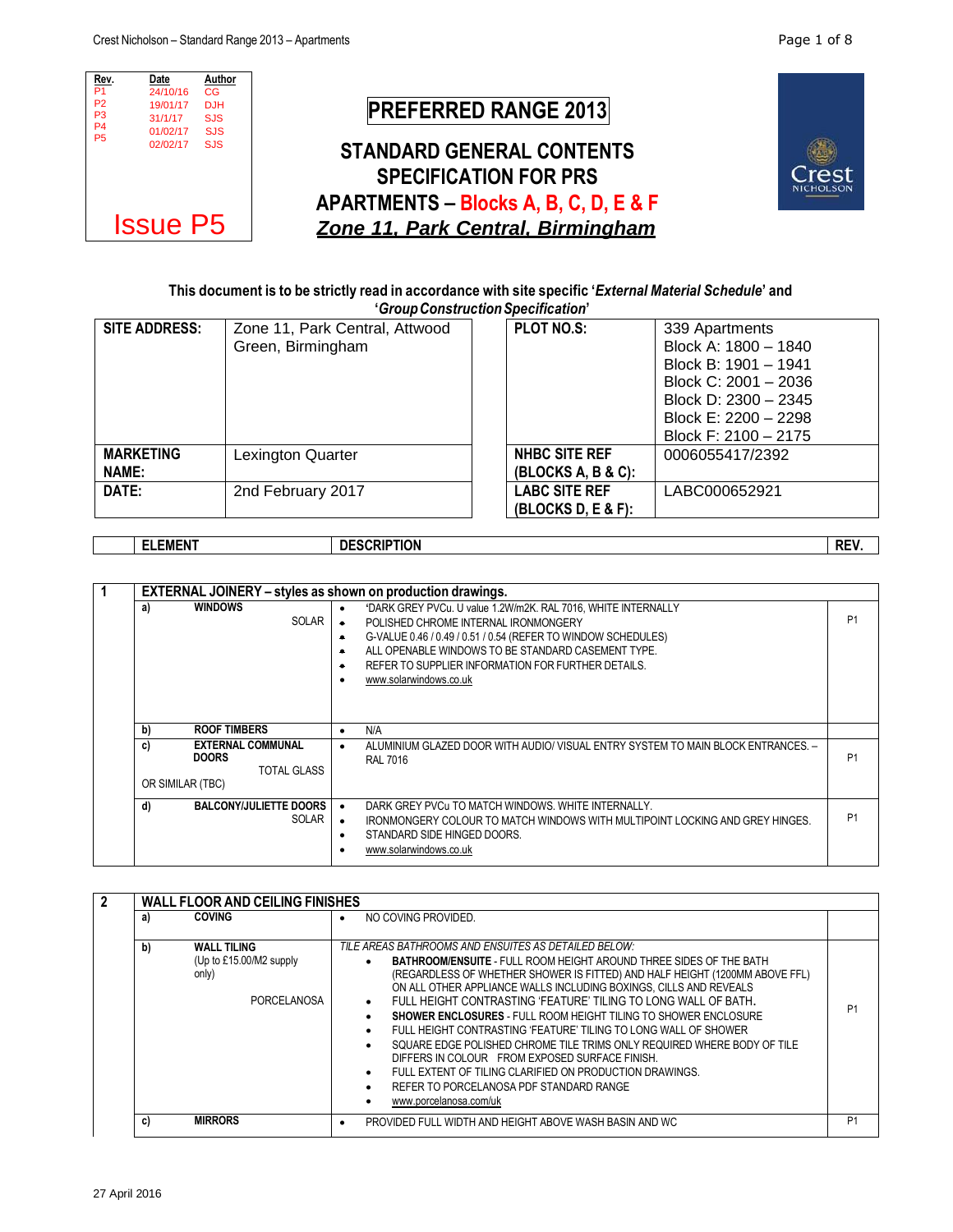Crest Nicholson – Standard Range 2013 – Apartments<br>| **FLOOR COVERINGS** | • LEOLINE COMFYTEX VINYL OR TARKETT MODERN LIVING OR SIMILAR, TO OPEN PLAN **d) FLOOR COVERINGS** LEOLINE LEOLINE COMFYTEX VINYL OR TARKETT MODERN LIVING OR SIMILAR, TO OPEN PLAN LIVING/DINING/ KITCHEN, BATHROOMS, ENSUITES, HALLWAYS AND HALL STORE CUPBOARD ONLY. P3 **e) CARPETS CARPETS CREST STANDARD 'ABINGDON' 80/20 WOOL TWIST 32oz CARPET WITH UNDERLAY AND** GRIPPERS TO ALL BEDROOMS. http://www.oxbridgeflooring.com/carpets/wool-twist/<br>
P2 f) CEILING & FLOOR HEIGHTS . TO APARTMENTS – CEILING TO FLOOR 2400mm (DOES NOT INCLUDE FLOOR FINISH) TO HALLWAYS – CEILING TO FLOOR 2300mm (DOES NOT INCLUDE FLOOR FINISH) **BLOCK B GROUND FLOOR ONLY (PLOTS 1901 – 1906):** TO APARTMENTS – CEILING TO FLOOR 2350mm (DOES NOT INCLUDE FLOOR FINISH) TO HALLWAYS – CEILING TO FLOOR 2250mm (DOES NOT INCLUDE FLOOR FINISH) MAIN ENTRANCE LOBBY - CEILING TO FLOOR 2300mm (DOES NOT INCLUDE FLOOR FINISH)

| $\mathbf{3}$ | <b>KITCHENS &amp; UTILITY ROOMS</b>                                         |                                                                                                                                                                                                                                                                                                                                                                                                                                                                                                                                                                                                                                                                                                                                                                                                                                                                                                                                                                                                                             |                |
|--------------|-----------------------------------------------------------------------------|-----------------------------------------------------------------------------------------------------------------------------------------------------------------------------------------------------------------------------------------------------------------------------------------------------------------------------------------------------------------------------------------------------------------------------------------------------------------------------------------------------------------------------------------------------------------------------------------------------------------------------------------------------------------------------------------------------------------------------------------------------------------------------------------------------------------------------------------------------------------------------------------------------------------------------------------------------------------------------------------------------------------------------|----------------|
|              | <b>FURNITURE</b><br>a)<br><b>MANHATTAN FURNITURE</b><br>OR SIMILAR APPROVED | FURNITURE DESIGNED, SUPPLIED AND INSTALLED:<br>40mm POST FORMED WORKTOPS WITH 100mm UPSTANDS, CONTINUOUS PLINTH, INTEGRATED<br>$\bullet$<br>EXTRACTOR UNIT, OVEN HOUSING, 16mm THICK CARCASS, INTERGRATED FRIDGE/FREEZER.<br>INTERGRATED DISHWASHER AND FREESTANDING WASHER/DRYER LOCATED IN HALL<br>CUPBOARD, SOFT CLOSE DOORS AND DRAWERS.<br>NO CORNICE OR LIGHTING PLINTH.<br>$\bullet$<br>LOW ENERGY LIGHTING TO UNDERSIDE OF WALL UNITS.<br>PULL OUT RECYCLING BINS TO BE FITTED IN ONE KITCHEN CUPBOARD BASE UNIT. 3 NO BINS<br>$\bullet$<br>WITH TOTAL CAPACITY NOT LESS THAN 30 L, NO INDIVIDUAL BIN LESS THAN 7 L.<br>CATEGORY F (OR SIMILAR APPROVED) SUBJECT TO AVAILABILITY<br>$\bullet$<br>http://prmf.co.uk/intro.html<br>$\bullet$                                                                                                                                                                                                                                                                          | P <sub>2</sub> |
|              | <b>SINKS AND TAPS</b><br>b)                                                 | <b>KITCHEN</b><br>RANGEMASTER GLENDALE REVERSIBLE 1/5 BOWL (GL9502) WITH DRAINER STAINLESS<br>STEEL SINK WITH HANSGROHE TALIS S2 SINGLE LEVER KITCHEN MIXER TAP (14870000)<br>C/W 8Ltr/MIN FLOW RISTRICTOR (07002281). DRAINER TO BE ON RHS WHERE POSSIBLE<br>http://www.rangemaster.co.uk/products/sinks/stainless-steel-sinks/glendale-gl9502<br>http://www.hansgrohe.co.uk/articledetail-talis-s2-14877000.html<br>https://pro.hansgrohe.co.uk/articledetail-oe-cascade-pca-slc-8ltr-flow-insert-07002281.html                                                                                                                                                                                                                                                                                                                                                                                                                                                                                                           | P <sub>2</sub> |
|              | <b>WHITE GOODS</b><br>c)<br><b>BOSCH</b>                                    | FINISHED IN BRUSHED STEEL:<br>60cm WIDE SINGLE FAN ASSISTED ELECTRIC OVEN - PRODUCT CODE: 'HBN331E4B'<br>$\bullet$<br>60cm WIDE IN- LINE RECIRCULATING EXTRACTOR - PRODUCT CODE: 'DHE635BGB'.<br>$\bullet$<br><b>OTHER ITEMS:</b><br>60cm WIDE FOUR-RING CERAMIC HOB - PRODUCT CODE: 'PKE611C17E'<br>$\bullet$<br>60CM WIDE GLASS SPLASH BACK BEHIND HOB FROM TOP OF WORKTOP TO UNDERSIDE OF WALL<br>$\bullet$<br>UNIT/EXTRACTOR.<br>INTEGRATED FRIDGE FREEZER - PRODUCT CODE: 'KIV38V20GB or Similar'<br>$\bullet$<br>INTERGRATED 60CM DISHWASHER TO 2 & 3 BED FLATS - PRODUCT CODE: 'SPV40C00GB'<br>$\bullet$<br>OR SIMILAR<br>INTERGRATED SLIMLINE 45CM DISHWASHER TO 1 BED FLATS - PRODUCT CODE:<br>$\bullet$<br>'SPV40C00GB' OR SIMILAR<br>FREE STANDING WASHER/DRYER LOCATED IN HALL CUPBOARD - PRODUCT CODE: BOSCH<br>$\bullet$<br>'WVH28360GB' OR SIMILAR'<br>NO OTHER WHITE GOODS PROVIDED. PRODUCT CODES ARE INDICITIVE OF MODELS CURRENTLY BUT<br>ARE SUBJECT TO CHANGE AS ITEMS BECOME DISCONTINUED OR UPGRADED | P <sub>2</sub> |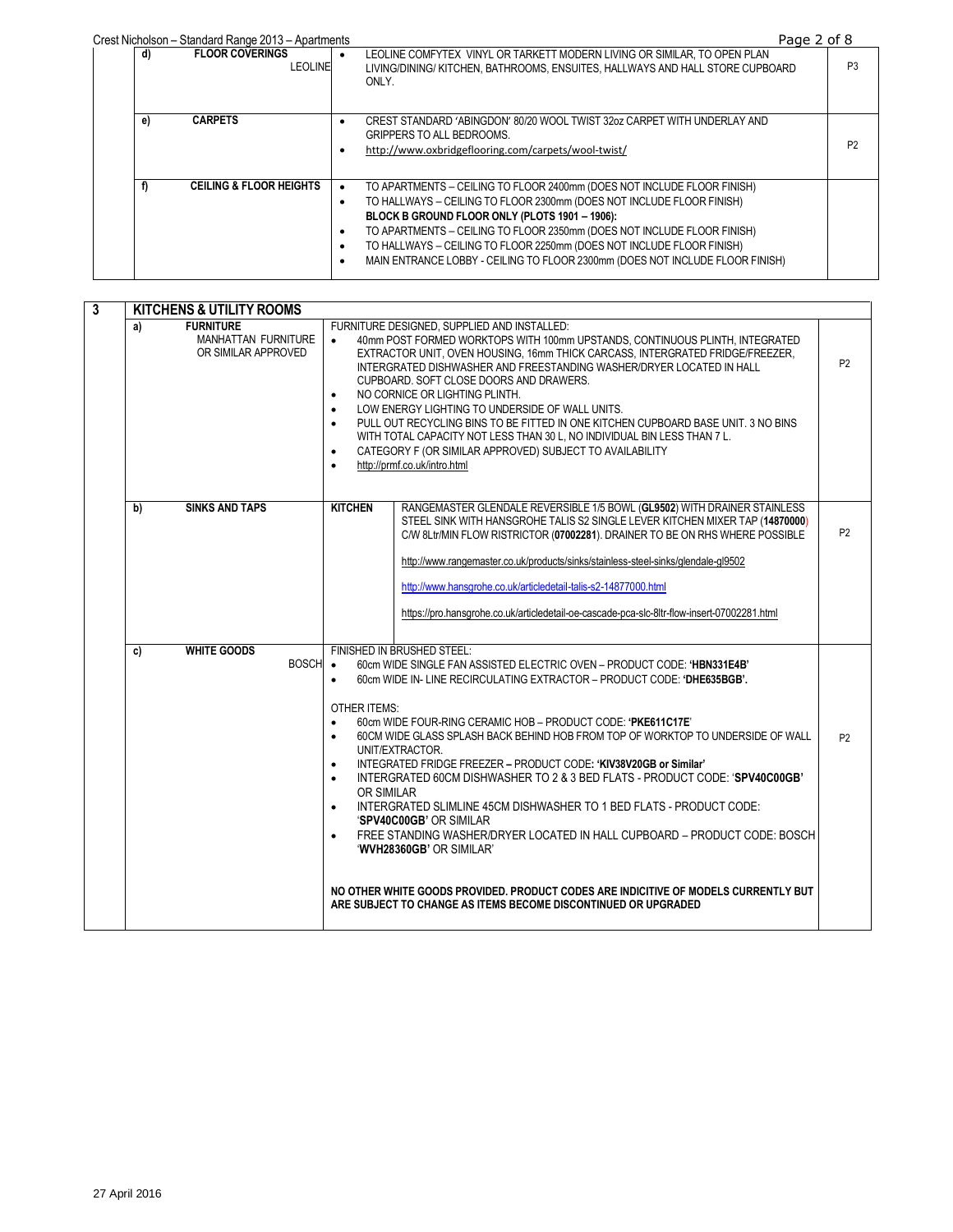|                                                                                                                                                                                      | BATHROOMS, ENSUITES - WHITE. NOTE PRODUCT MAY CHANGE PENDING LAYOUTS RESTRICTIONS.                                                                                                                                                                                                                                                                                                                  |                |
|--------------------------------------------------------------------------------------------------------------------------------------------------------------------------------------|-----------------------------------------------------------------------------------------------------------------------------------------------------------------------------------------------------------------------------------------------------------------------------------------------------------------------------------------------------------------------------------------------------|----------------|
| <b>BATH</b><br>a)<br>KALDEWEI <sup>.</sup><br><b>MISSION</b>                                                                                                                         | EUROWA - 1700 X 700MM 0 TAP HOLE - (EUROWA170/70NTH). 162Ltr. C/W BOLT ON LEGS (5039)<br>MATT WHITE LINEAR 1690mm X 515mm (505mm EXCL LIP) FRONT PANEL c/w button/ Velcro<br>fixing kit. BATH POP UP WASTE CHROME PLATED.<br>http://www.kaldewei.co.uk/ - See PDF file for specific model                                                                                                           | <b>P1</b>      |
|                                                                                                                                                                                      |                                                                                                                                                                                                                                                                                                                                                                                                     |                |
|                                                                                                                                                                                      |                                                                                                                                                                                                                                                                                                                                                                                                     |                |
| <b>BATH SCREEN</b><br>b)<br>Where shower fitted<br>Merlyn                                                                                                                            | <b>MB3A 2 PANEL FOLDING CURVED BATH SCREEN</b><br>HINGED BATH SCREEN WITH FIXED PANEL. HIGH LUSTRE SILVER FRAMING -<br>PRODUCT CODE TBC - REFER TO PRODUCTION DRAWINGS FOR HANDINGS.                                                                                                                                                                                                                | P <sub>2</sub> |
|                                                                                                                                                                                      |                                                                                                                                                                                                                                                                                                                                                                                                     |                |
|                                                                                                                                                                                      |                                                                                                                                                                                                                                                                                                                                                                                                     |                |
|                                                                                                                                                                                      |                                                                                                                                                                                                                                                                                                                                                                                                     |                |
|                                                                                                                                                                                      | WWW.MERLYNSHOWERING.COM                                                                                                                                                                                                                                                                                                                                                                             |                |
| <b>BATH TAPS#2</b><br>C)<br><b>EXPOSED THERMOSTATIC</b><br><b>BATH/SHOWER MIXER FOR WALL</b><br><b>MOUNTING - HIGH LEVEL FOR</b><br><b>SHOWERING. HIGH PRESSURE</b><br><b>SUPPLY</b> | 'HANSGROHE'<br>$\bullet$<br>'ECOSTAT' UNIVERSAL BATH/SHOWER MIXER IN CHROME (13123000).<br>'CROMA 100 VARIO/UNICA C LIFT SET' (27771000) COMPRISING OF CROMA 100 VARIO<br>HAND SHOWER (28535000) WITH UNICA'C 958MM ADJUSTABLE SHOWER BAR<br>(27610000) AND 1600MM ISIFLEX SHOWER HOSE (28276000)<br>RESTRICTED TO 8 L/MIN WITH FLOW RISTRICTOR<br>(07002283) HOSE RETAINING RING CLEAR (28072-000) | <b>P1</b>      |
|                                                                                                                                                                                      | Bath/Shower Mix Tap-http://www.hansgrohe.co.uk/articledetail-ecostat-ecostat-universal-bath-shower-mixer-for-exposed-installation-13123000.html?fsid=&pageid=&q=13123000                                                                                                                                                                                                                            |                |
|                                                                                                                                                                                      | Shower set - http://www.hansgrohe.co.uk/articledetail-croma-100-croma-100-vario-unica-c-set-0.90m-<br>27771000.html                                                                                                                                                                                                                                                                                 |                |
|                                                                                                                                                                                      | Flow restrictor - https://pro.hansgrohe.co.uk/articledetail-oe-pcw-8ltr-flow-insert-07002283.html                                                                                                                                                                                                                                                                                                   |                |
|                                                                                                                                                                                      | Hose Ring - https://pro.hansgrohe.co.uk/articledetail-hose-retaining-ring-28072000.html                                                                                                                                                                                                                                                                                                             |                |
| <b>WC SUITE</b><br>d)<br><b>ROCA</b>                                                                                                                                                 | 'GAP' RANGE.<br>$\bullet$<br>BTW PAN IN WHITE (347477000) - http://www.uk.roca.com/catalogue/products/wcs/back-wall-<br>wcs/gap/single-floorstanding-wc-dual-outlet-3474770                                                                                                                                                                                                                         | P <sub>1</sub> |
|                                                                                                                                                                                      | SOFT CLOSE SEAT AND COVER IN WHITE (801472004) -<br>http://www.uk.roca.com/cataloque/collections/bathroom-collections/gap/soft-closing-seat-cover-toilet-<br>8014724                                                                                                                                                                                                                                |                |
| <b>GERBERIT</b>                                                                                                                                                                      | CONCEALED CISTERN 'UP320' FRONT ACCESS CISTERN (6/3 Ltr FLUSH) (109.309.00.5)<br>http://www.geberit.co.uk/en_uk/target_groups/enduser/products_enduser/toilets_2/concealed_ciste<br>rns 2/concealed cisterns 2.html - See data Sheet                                                                                                                                                                |                |
|                                                                                                                                                                                      | WITH SAMBA DUAL FLUSH PLATE CP GLOSS (115.770.21.1) - No Webpage - See Image                                                                                                                                                                                                                                                                                                                        |                |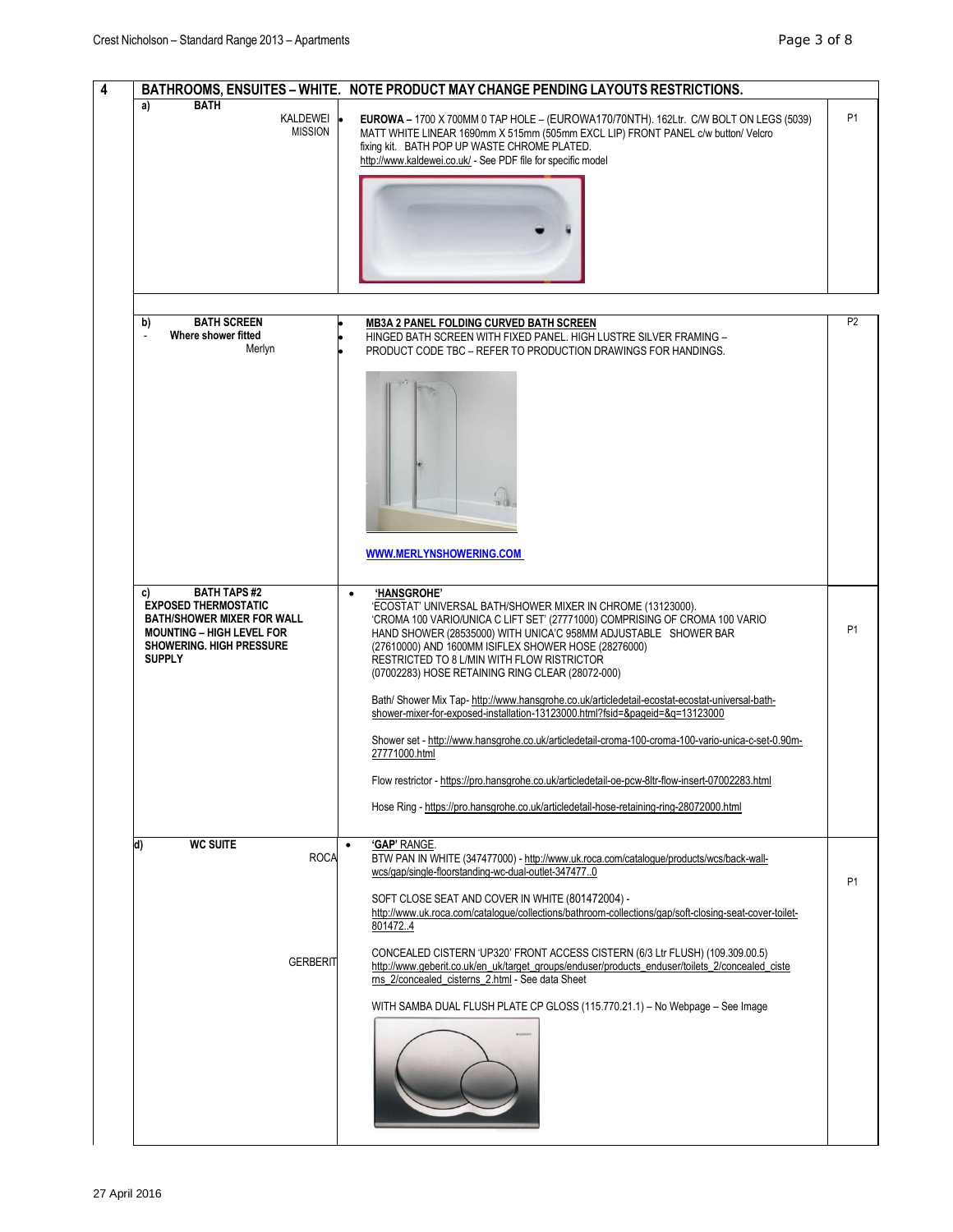|    | Crest Nicholson - Standard Range 2013 - Apartments                                                    | Page 4 of 8                                                                                                                                                                                                                                                                                                                                                                                                                                                                                                   |                |
|----|-------------------------------------------------------------------------------------------------------|---------------------------------------------------------------------------------------------------------------------------------------------------------------------------------------------------------------------------------------------------------------------------------------------------------------------------------------------------------------------------------------------------------------------------------------------------------------------------------------------------------------|----------------|
| e) | <b>BATHROOM WHB</b><br><b>ROCA</b>                                                                    | 'GAP' RANGE.<br>$\bullet$<br>550 X 470mm WASH HAND BASIN WITH ONE TAP HOLE IN WHITE - PRODUCT CODE<br>(327475000) MILLENNIUM CHROME BOTTLE TRAP (PEX-461/UK-1.1/4-CP) -<br>http://www.uk.roca.com/cataloque/products/basins/wall-hung-basins/wall-hung-vitreous-china-basin-<br>327475.0                                                                                                                                                                                                                      | <b>P1</b>      |
| f) | <b>ENSUITE WHB</b><br><b>ROCA</b>                                                                     | 'GAP' RANGE.<br>$\bullet$<br>500 X 420mm WASH HAND BASIN WITH ONE TAP HOLE IN WHITE<br>(327476000) MILLENNIUM CHROME BOTTLE TRAP (PEX-461/UK-1.1/4-CP) -<br>http://www.uk.roca.com/catalogue/products/basins/wall-hung-basins/wall-hung-<br>vitreous-china-basin-3274760                                                                                                                                                                                                                                      | P <sub>1</sub> |
| h) | ALL BASIN TAPS - HIGH<br><b>PRESSURE SUPPLY</b>                                                       | 'HANSGROGHE'<br>$\bullet$<br><b>'FOCUS E2' SINGLE LEVER BASIN MIXER AND POP UP WASTE IN CHROME (31730-000)</b><br>RESTRICTED TO 3.78L/MIN (07002277) - http://www.hansgrohe.co.uk/articledetail-focus-null-<br>31730000.html?fsid=ffffffd1x0000763100006CC100006DB10000776100007641&pageid=84bd94dd-61cb-<br>44bd-8b06-a08b9c3c36fd&q=                                                                                                                                                                        | P <sub>1</sub> |
| i) | <b>SHOWER TRAY</b><br><b>JUST TRAYS</b>                                                               | JT40 FUSION SHOWER TRAY - SIZES: 1200MM x 800MM (UNLESS SPECIFIED OTHERWISE<br>$\bullet$<br>ON PRODUCTION DRAWINGS. REFER TO PRODUCTION DRAWINGS FOR CONFIRMATION<br>OF TRAY SIZES). - http://www.just-trays.com/products/jt40-fusion/<br>JT40 CHROME WASTE<br>$\bullet$                                                                                                                                                                                                                                      | P <sub>1</sub> |
|    |                                                                                                       | FULLY TILED UPSTANDS TO TRAYS<br>RISER KIT INCLUDING ADJUSTABLE LEGS AND REMOVABLE PANELS WHERE APPLICABLE                                                                                                                                                                                                                                                                                                                                                                                                    | P <sub>4</sub> |
|    |                                                                                                       | <b>ICONIC ESSENCE HINGE INLINE - RECESS</b><br>HINGED DOOR WITH FIXED PANEL. HIGH LUSTRE SILVER FRAMING.<br>PRODUCT CODE: TBC<br>NOTE: REFER TO PRODUCTION DRAWINGS FOR HANDINGS.                                                                                                                                                                                                                                                                                                                             | P <sub>2</sub> |
| k) | SHOWER MIXER AND VALVE<br><b>FOR WITHIN SHOWER</b><br><b>ENCLOSURE HIGH PRESSURE</b><br><b>SUPPLY</b> | 'HANSGROHE'<br>$\bullet$<br>'ECOSTAT' UNIVERSAL BATH/SHOWER MIXER IN CHROME (13123000). -<br>http://www.hansgrohe.co.uk/articledetail-ecostat-ecostat-universal-bath-shower-mixer-for-exposed-<br>installation-13122000.html?fsid=&pageid=&g=13123000<br>'CROMA 100 VARIO/UNICA C LIFT SET' (27771000) COMPRISING OF CROMA 100 VARIO<br>HAND SHOWER (28535000) WITH UNICA'C 958MM ADJUSTABLE SHOWER BAR<br>(27610000) AND 1600MM ISIFLEX SHOWER HOSE (28276000)<br>RESTRICTED TO 8 L/MIN WITH FLOW RISTRICTOR | P <sub>1</sub> |
|    |                                                                                                       | (07002283) HOSE RETAINING RING CLEAR (28072-000)                                                                                                                                                                                                                                                                                                                                                                                                                                                              |                |

| <b>PLUMBING</b>                  |                                                                                      |                                                                          |                |
|----------------------------------|--------------------------------------------------------------------------------------|--------------------------------------------------------------------------|----------------|
| <b>PLUMBING CONNECTIONS</b><br>a | <b>COMBINED WASHER</b><br>DRYER (HALL CUPBOARD)<br><b>AND DISWASHER</b><br>(KITCHEN) | PROVIDE PLUMBING PROVISION IN LOCATIONS SHOWN ON<br>PRODUCTION DRAWINGS. | P <sub>1</sub> |

| 6 | SUPPLY OF HOT WATER AND SPACE HEATING |                                                                                                                                                                                                                                                                                                                                                                         |                |
|---|---------------------------------------|-------------------------------------------------------------------------------------------------------------------------------------------------------------------------------------------------------------------------------------------------------------------------------------------------------------------------------------------------------------------------|----------------|
|   | DIMPLEX MONTEREY                      | PREFERED SYSTEM:<br>ELECTRICAL PANEL CONVECTOR HEATERS<br>٠<br>http://www.dimplex.co.uk/products/domestic heating/installed heating/panel heaters/metal fronted xx range/<br>index.htm                                                                                                                                                                                  | P <sub>1</sub> |
|   |                                       | WALL MOUNTED WHOLE HOUSE ZONAL PROGRAMMER THERMOSTAT<br>HOT WATER TO BE PROVIDED BY AN ELECTRIC PRESSURISED CYLINDER WITH ELECTRONIC<br>$\bullet$<br>TIMING ALLOWING SEPARATE TIME SETTINGS FOR HOT WATER - see mechanical spec.<br><b>'VOGUE FOCUS' - STRAIGHT TOWEL RAIL TO BATHROOMS AND ENSUITES ONLY (CHROME) -</b><br>٠<br>http://www.voqueuk.co.uk/search/MD001/ |                |
|   | 0.7110040                             | TOWEL RAIL SIZES TO BE 600MM WIDTH TO BATHROOMS WITH BATHS AND 400MM WIDTH<br>٠<br>TO BATHROOMS WITH SHOWER. TOWEL RAIL SIZES TO BE 600MM WIDTH TO ENSUITES<br>WITH BATHS AND 400MM WIDTH TO ENSUITES WITH SHOWER.                                                                                                                                                      |                |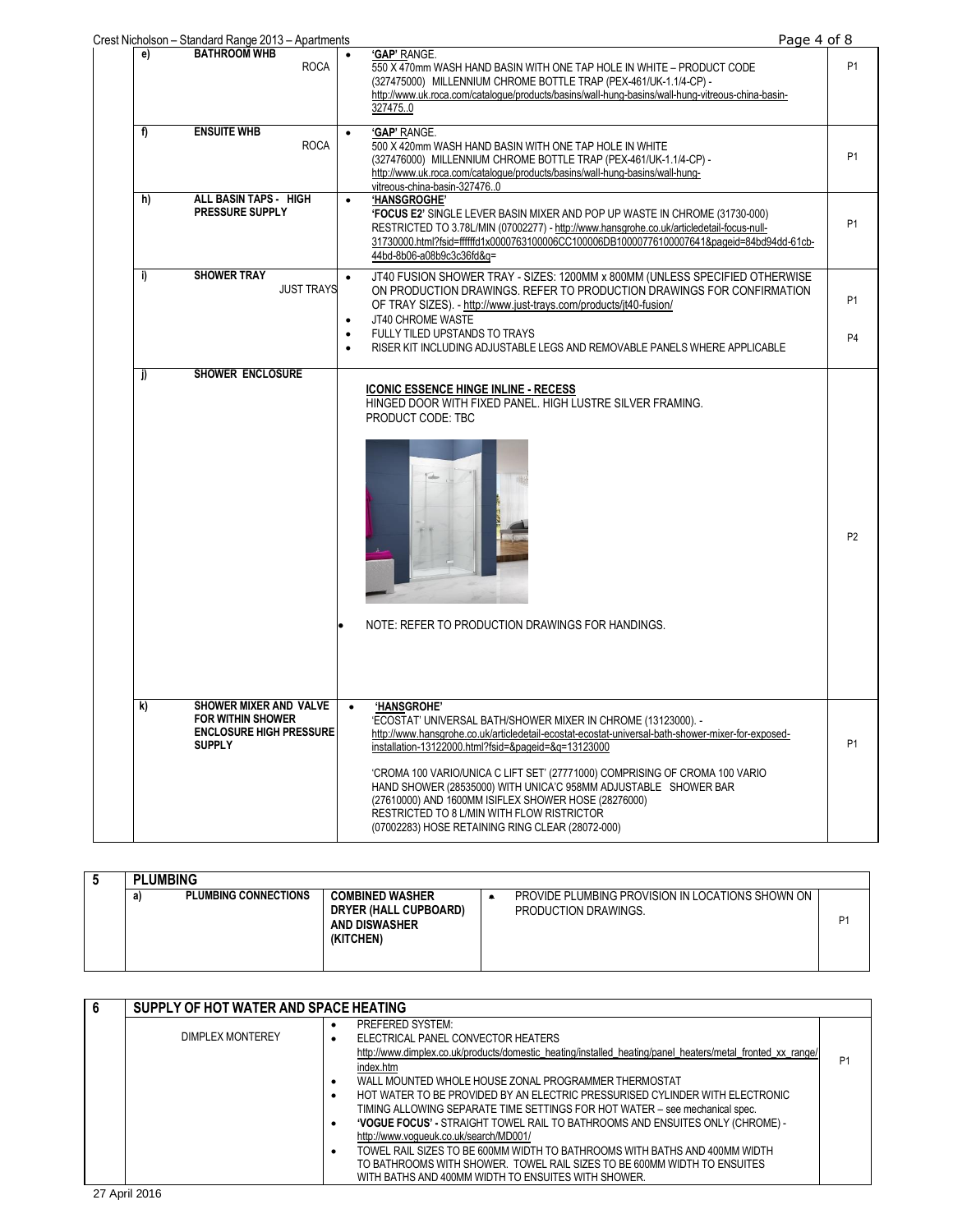| $\overline{7}$ | <b>ELECTRICAL</b>                                                                          | ALL E"LECTRICAL PROVISIONS AS SHOWN ON PRODUCTION DRAWINGS.                                                                                                                                                                                                                                                                                                                                                                                                                                                                                                                                                                                                                                                                                                                                                                                                                                                                                                                                                                                                                                                                                                                                                  |                                  |
|----------------|--------------------------------------------------------------------------------------------|--------------------------------------------------------------------------------------------------------------------------------------------------------------------------------------------------------------------------------------------------------------------------------------------------------------------------------------------------------------------------------------------------------------------------------------------------------------------------------------------------------------------------------------------------------------------------------------------------------------------------------------------------------------------------------------------------------------------------------------------------------------------------------------------------------------------------------------------------------------------------------------------------------------------------------------------------------------------------------------------------------------------------------------------------------------------------------------------------------------------------------------------------------------------------------------------------------------|----------------------------------|
|                | <b>MANUFACTURER AND</b><br>a)<br><b>RANGE</b><br><b>HAGER Sollysta</b>                     | WHITE RANGE OF ACCESSORIES EXCEPT ABOVE KITCHEN WORKTOP WHICH ARE TO BE IN<br>$\bullet$<br>CHROME.<br>$\bullet$<br>OUTLETS DETAILED BELOW ARE THE MINIMUM REQUIREMENT AS PER NHBC GUIDELINES.<br>THE NUMBERS SHOWN ARE FOR SINGLE SOCKET OUTLETS AS INDICATED IN NHBC<br>GUIDELINES. DOUBLE SOCKET OUTLETS COUNT AS 2. QUANTITY TO BE INCREASED TO<br>SUIT LAYOUT IF REQUIRED (SUBJECT TO REVIEW OF ADDITIONAL COSTS)<br>KITCHEN 4 NO. (EXCLUDING APPLIANCES)<br>$\bullet$<br>WHERE LIVING/DINING AREA PROVIDED 10 No. OULETS TO BE PROVIDED. (4 No. outlets to be<br>$\bullet$<br>adjacent to living room TV location incorporated into Media plate - Sollysta range).<br>BEDROOMS 6 NO. TO DOUBLE BEDROOMS AND 4 NO. TO SINGLE BEDROOMS.<br>$\bullet$<br>HALL 2 NO.<br>$\bullet$<br>2 OUTLETS TO BE PROVIDED ADJACENT TO BT TO BT NETWORK TERMINATION<br>$\bullet$<br>EQUIPMENT.<br>OUTLETS AND SWITCHES NOT LOCATED WITHIN CUPBOARDS ARE TO BE POSITIONED AT<br>$\bullet$<br>450MM OR 1100MM AFFL TO UNDERSIDE OF ACCESSORY.<br>http://www.hager.co.uk/product-catalogue/wiring-accessories/sollysta/38662.htm<br>$\bullet$<br>1 No USB SOCKET TO BE PROVIDED WITHIN LOUNGE AND ALL BEDROOMS<br>$\bullet$ | P <sub>2</sub><br>P <sub>5</sub> |
|                | <b>MECHANICAL EXTRACTOR</b><br>b)<br><b>FANS</b><br><b>VENT-AXIA</b>                       | REFER TO SEPARATE MAUNFACTURERS SCHEDULES FOR FULL SPECIFICATIONS.<br>$\bullet$<br>MVHR / MEV SYSTEMS TO BE PPROVIDED IN LINE WITH M&E SPECIFICATION.<br>$\bullet$<br>RIGID DUCTS TO ALL EXTRACT FANS - FINAL 300MM CONNECTION IN FLEXI.<br>$\bullet$<br>NOTE: TO REDUCE NO OF PUNCTURES TO OUTER SKIN OF BUILDING THEN USE MULTIVENT<br>$\bullet$<br>SYSTEM WITH A RECYCLING COOKER HOOD.<br>BOOST SWITCH WITHIN KITCHEN AND BATHROOMS<br>$\bullet$<br>DRAWINGS TO FOLLOW WITH SPECIFICATION<br>$\bullet$                                                                                                                                                                                                                                                                                                                                                                                                                                                                                                                                                                                                                                                                                                   | P <sub>3</sub>                   |
|                | <b>INTRUDER ALARM SYSTEM</b><br>c)                                                         | GROUND FLOOR APPARTMENTS TO BE PROVIDED WITH A FUSED CONNECTION UNIT FOR<br>$\bullet$<br><b>FUTURE WIRELESS SYSTEM</b>                                                                                                                                                                                                                                                                                                                                                                                                                                                                                                                                                                                                                                                                                                                                                                                                                                                                                                                                                                                                                                                                                       | P <sub>1</sub>                   |
|                | <b>SMOKE/HEAT</b><br>d)<br><b>DETECTORS</b><br>Kidde Fyrnetics                             | MAINS OPERATED, WITH BATTERY BACK UP, INTERCONNECTED SMOKE/HEAT DETECTORS:<br>$\bullet$<br>Kidde 2sfw (OPTICAL), 1sfw (ION), 3sfw (HEAT)<br>LOCATIONS AS DETAILED ON PRODUCTION DRAWINGS.<br>$\bullet$<br>http://www.kiddesafetyeurope.co.uk/ProductInformation/Pages/Kidde-Hard-Wired-Alarms.aspx<br>$\bullet$                                                                                                                                                                                                                                                                                                                                                                                                                                                                                                                                                                                                                                                                                                                                                                                                                                                                                              | P <sub>1</sub>                   |
|                | <b>INTERNAL FIXED LIGHTING</b><br>e)<br>PHOTONSTAR - downlighter<br><b>HAGER</b> -pendants | 100% OF ALL LIGHTING TO BE ENERGY EFFICIENT FITTINGS IN POSITIONS INDICATED ON<br>$\bullet$<br>PRODUCTION DRAWINGS.<br>$\bullet$<br>LOW ENERGY LED DOWNLIGHTERS BY PHOTONSTAR (WHITE) (REF PSL SP001051.01 9.9W) TO<br>BATHROOMS, KITCHENS AND ENSUITES ALL OTHER AREAS TO PENDANT SETS INCL LOW<br>ENERGY BULB. (DOWNLIGHTERS TO BE USED IN PLACE OF PENDANTS IN CASES OF<br>UNAVOIDABLE CLASHES WITH DOOR SWINGS).<br>BATTEN SETS TO HALL STORE CUPBOARDS.<br>$\bullet$<br>http://www.photonstarlighting.co.uk/products/ceilingstar1/<br>$\bullet$                                                                                                                                                                                                                                                                                                                                                                                                                                                                                                                                                                                                                                                         | P <sub>1</sub>                   |
|                | <b>TV/FM RECEPTION AND</b><br>f)<br><b>TELECOM OUTLETS</b><br>Hager                        | DTT/DAB/FM SKYPLUS TO LIVING ROOM AND ALL BEDROOMS.<br>$\bullet$<br>FED TO COMMUNAL AERIAL/DISH. - REFER TO M&E SPECIFICATION<br>$\bullet$<br>BT FIBRE LINK PROVIDED FROM FIBRE DP LOCATED IN SERVICE RISER TO APARTMENT<br>$\bullet$<br>STORE CUPBOARD TO FACILITATE TACTILE FIBRE SERVICE.<br>RJ45 MULTI-WAY PATCH PANEL IN APPARTMENT STORE CUPBOARD WITH CAT5 CABLING<br>TO RJ45 EXTENSIONS ADJACENT TO EACH TV LOCATION (2 NO. TO LIVINGROOM TV).<br>MASTER TELECOM SOCKET TO HALL AREA/CUPBOARD AND SLAVE SOCKETS TO LIVING ROOM.<br>$\bullet$<br>TELEPHONE OUTLETS TO LIVING ROOM (2 NO.) AND BEDROOMS. OUTLETS IN BEDROOMS TO<br>$\bullet$<br>BE LOCATED ADJACENT TO TV (WHERE PRESENT).                                                                                                                                                                                                                                                                                                                                                                                                                                                                                                             | P <sub>1</sub>                   |
|                | <b>MISCELLANEOUS</b><br>g)<br><b>HAGER (Sollysta)</b><br>APARTMENTS: FERMAX LOFT           | SPLIT LOAD RCD CONSUMER UNIT. (HAGER)<br>$\bullet$<br><b>'GRID'</b> SYSTEM FOR SWITCHED FUSED SPUR OUTLETS WITHIN KITCHEN AS SHOWN ON<br>$\bullet$<br>PRODUCTION DRAWINGS. - http://www.hager.co.uk/product-catalogue/wiring-<br>accessories/sollysta/grid/38658.htm<br>$\bullet$<br>INCLUDE ELECTRICS FOR WASHER DRYER, FRIDGE FREEZER AND DISHWASHER<br>$\bullet$<br>IN LOCATIONS SHOWN ON PRODUCTION DRAWINGS.<br>SHAVER SOCKETS TO ALL BATHROOMS/ENSUITES ON SIDE WALL AS SHOWN ON PRODUCTION<br>$\bullet$<br>DRAWINGS.<br>AUDIO/VISUAL ENRTY SYSTEM TO COMMUNAL ENTRANCE.- http://www.fermax.com/uk/pro.html<br>$\bullet$                                                                                                                                                                                                                                                                                                                                                                                                                                                                                                                                                                               | P <sub>1</sub>                   |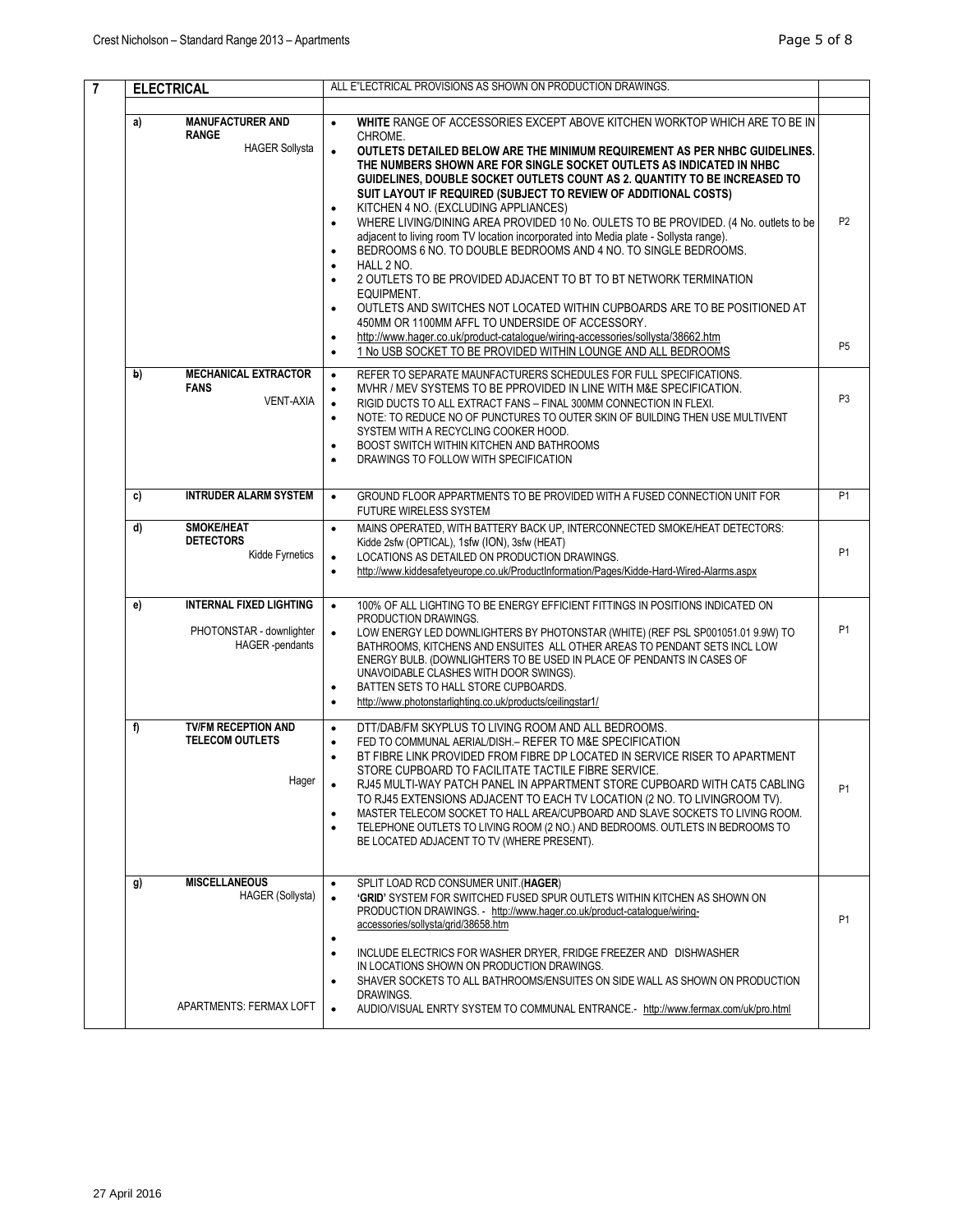| 8 | <b>INTERNAL JOINERY</b> |                                                                 |                                                                                                                                                                                                                                                                                                                                                                                                                                                    |                |
|---|-------------------------|-----------------------------------------------------------------|----------------------------------------------------------------------------------------------------------------------------------------------------------------------------------------------------------------------------------------------------------------------------------------------------------------------------------------------------------------------------------------------------------------------------------------------------|----------------|
|   | a)                      | <b>FLAT ENTRANCE DOOR</b><br><b>INTERNAL DOORS</b><br>'VICAIMA' | DEKADOR FULLY FINISHED FOILED WRAPPED OAK DOOR. REFER TO ARCHITECT DRAWINGS<br>$\bullet$<br>FOR FIRE RATING: C/W POSTAL NUMBER AND LETTER BOX.<br>DEKADOR FULLY FINISHED FOIL WRAPPED OAK DOOR.<br>$\bullet$<br>http://www.vicaima.com<br>$\bullet$                                                                                                                                                                                                | P <sub>1</sub> |
|   | b)                      | <b>IRONMONGERY</b><br><b>CARLISLE BRASS</b>                     | ZIN3121PC LEVER ON ROUND ROSE POLISHED CHROME FINISH 51MM<br>$\bullet$                                                                                                                                                                                                                                                                                                                                                                             | <b>P1</b>      |
|   | C)                      | <b>WARDROBES</b><br>PORTICO OR GAP                              | TO BE PROVIDED WITHIN ALL BEDROOMS, GENERALLY 1200MM to 1800MM WIDE OR SIZED<br>$\bullet$<br>TO SUIT SPACE – REFER TO PRODUCTION DRAWINGS FOR ACCUARTE SIZING. TO<br>COMPRISE 2 DOOR STANDARD RANGE AS FOLLOWS:<br>DOORS: 1 OPAQUE. 1 MIRROR – UNLESS AGREED THROUGH FURTHER NEGOTIATIONS<br>$\bullet$<br><b>CHROME FRAME</b><br>$\bullet$<br>http://www.porticogb.com/wardrobes/index.htm<br>$\bullet$<br>http://gapsolutions.co.uk/<br>$\bullet$ | P <sub>2</sub> |
|   | d)                      | <b>SKIRTING</b>                                                 | 15 X 94MM MDF WHITE PAINTED SOUARE EDGED.<br>$\bullet$                                                                                                                                                                                                                                                                                                                                                                                             | P <sub>1</sub> |
|   | e)                      | <b>ARCHITRAVE</b>                                               | 18 X 57MM MDF WHITE PAINTED SQUARE EDGED.<br>$\bullet$                                                                                                                                                                                                                                                                                                                                                                                             | P <sub>1</sub> |
|   | f)                      | <b>WINDOW BOARDS</b>                                            | MDF PAINTED WHITE.<br>$\bullet$                                                                                                                                                                                                                                                                                                                                                                                                                    | <b>P1</b>      |

| 9 |    | <b>PAINTING &amp; DECORATIONS</b>                                            | NOTE:<br>ALL PAINT BY 'DULUX - TRADE' RANGE. |                |
|---|----|------------------------------------------------------------------------------|----------------------------------------------|----------------|
|   | a) | <b>WINDOWS</b>                                                               | SELF FINISHED WHITE PVCu.                    | P <sub>2</sub> |
|   | b) | <b>WINDOW BOARDS</b>                                                         | WHITE GLOSS (1 UNDERCOAT, 2 COATS GLOSS      | P <sub>2</sub> |
|   | C) | <b>INTERNAL DOORS</b>                                                        | SELF FINISHED (Foil Wrapped)                 | P <sub>2</sub> |
|   | d) | <b>INTERNAL DOOR FRAMES.</b><br><b>SKIRTINGS &amp;</b><br><b>ARCHITRAVES</b> | WHITE GLOSS (1 UNDERCOAT, 2 COATS GLOSS)     | P <sub>2</sub> |
|   | e) | <b>WALLS</b>                                                                 | 'DULUX' WHITE EMULSION THROUGHOUT - WHITE    | P <sub>2</sub> |
|   |    | <b>CEILINGS &amp; COVING</b>                                                 | 'DULUX' WHITE EMULSION THROUGHOUT - WHITE    | P <sub>2</sub> |

**COMMON AREAS – THE BELOW SPECIFICATION (SECTIONS 10 – 16) RELATE TO COMMUNAL AREAS ONLY. SEE ABOVE SECTIONS 1 – 9 FOR APARTMENT SPECIFICATION**

**REFER TO ARCHITECTS DRAWINGS AND SPECIFICATION FOR FINISHES, FITTINGS, FIRE RATINGS AND MECHANICAL OR ELECTRICAL ITEMS NOT SPECIFIED BELOW.**

| 10 | <b>WALL FLOOR AND CEILING FINISHES</b>                 |                                                                                                                                                                                                                                                                                                                                                                                                                                                                                     |                |  |  |
|----|--------------------------------------------------------|-------------------------------------------------------------------------------------------------------------------------------------------------------------------------------------------------------------------------------------------------------------------------------------------------------------------------------------------------------------------------------------------------------------------------------------------------------------------------------------|----------------|--|--|
|    | <b>FLOOR COVERINGS</b><br>a)                           | CERAMIC FLOOR TILING TO ENTRY LEVEL COMMON AREAS AS DETAILED ON ARCHITECTS<br>DRAWINGS.<br>'CONTRAST TWEED MOSS' COLOUR HEAVY DUTY CARPET (BONDED TO SUB FLOOR) IN<br>٠<br>CORRIDORS AND STAIRCASES WITH CONTRASTING GRADUS STAIR NOSING AND STRING<br>TRIM ON STAIRCASES.<br>http://www.gradusworld.com/stair-edgings-trims - PVC- u Hardnose range<br>٠<br>FULL WIDTH RECESSED MATWELL WITH STAINLESS STEEL FRAME AND<br>٠<br>NATURAL COIR MATTING ref: JHS 310 Trio entrance mat | P <sub>1</sub> |  |  |
|    | <b>WALLS</b><br>b)                                     | DULUX - WHITE EMULSION<br>٠<br>NOTF <sup>.</sup><br>ALL PAINT BY 'DULUX - TRADE' RANGE.                                                                                                                                                                                                                                                                                                                                                                                             | P <sub>2</sub> |  |  |
|    | <b>CEILINGS</b><br>C)<br>ARMSTRONG OR SIMILAR APPROVED | <b>'DULUX - PURE BRILLIANT WHITE' EMULSION THROUGHOUT.</b><br>٠<br>ARMSTRONG WORLD INDUSTRIES - ULTIMA SL2 (OR SIMILAR APPROVED CONCEALED GRID<br>٠<br>SYSTEM (SUBJECT TO DESIGN LIMITATIONS WITHIN BLOCK E CURVED CORRIDOR)) AS<br>DETAILED ON PRODUCTION DRAWINGS                                                                                                                                                                                                                 | P <sub>4</sub> |  |  |